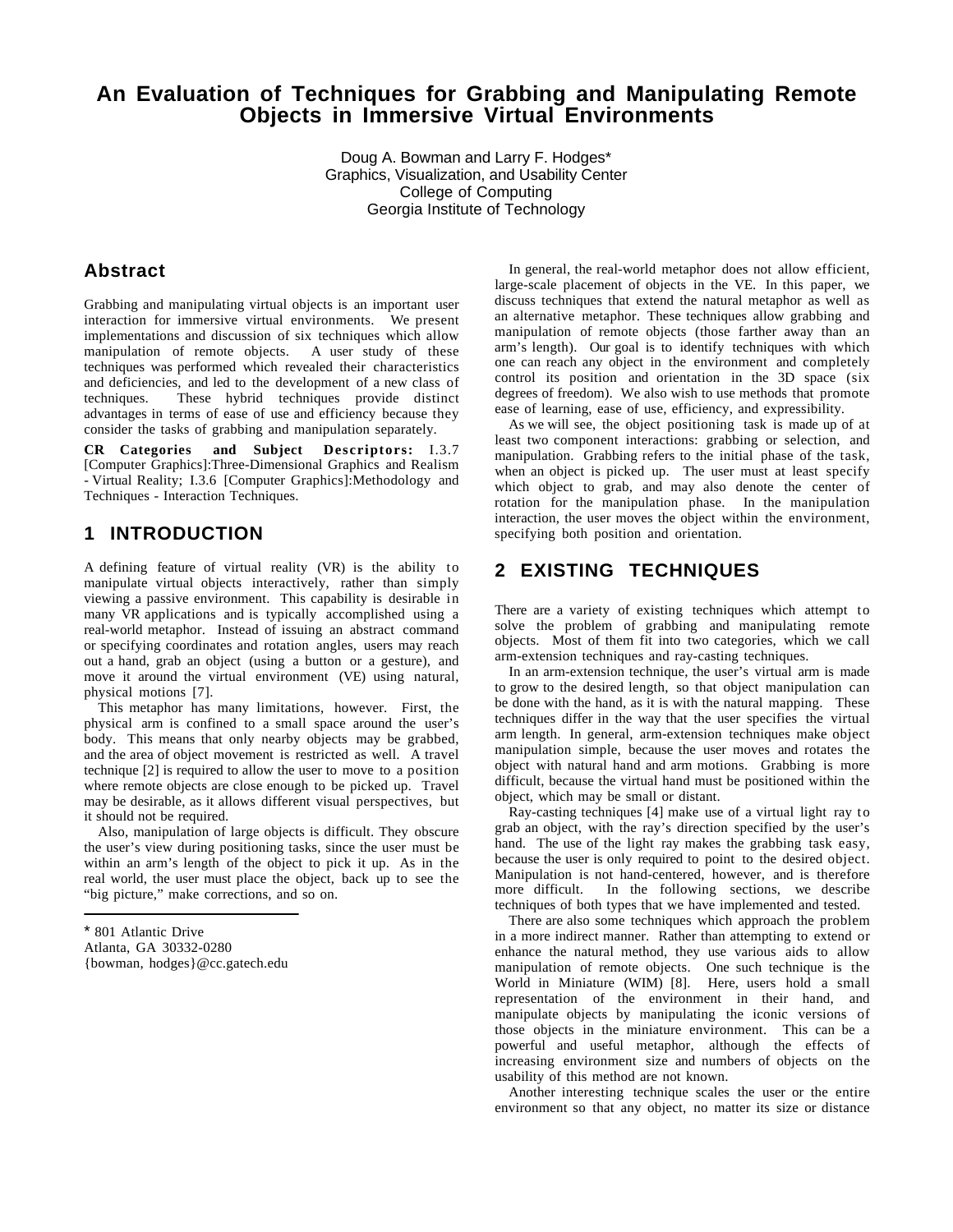from the user, may be grabbed and manipulated with the realworld metaphor.

## **2.1 Go-Go Technique**

One arm-extension technique is called the "go-go" technique [6]. Here, a local area is defined around the user at some distance. While the user's hand stays within that physical distance, the virtual hand moves in a one-to-one correspondence with the physical hand. When the physical hand goes beyond the threshold, however, the virtual hand begins to move outward faster than the physical hand, following a non-linear, increasing function (see Figure 1).



Figure 1. Mapping function for the go-go technique.  $R_r$ =physical hand distance,  $R_v$ =virtual hand distance. Reproduced from [6].

This technique allows the user to reach objects at a greater distance, while preserving the natural manipulation metaphor. The local area around the body allows fine manipulations to be made in the normal manner. Interaction is completely transparent to the user, since the only actions required are arm motion and grabbing, as in the real-world metaphor. We have also implemented a modified version ("fast" go-go) which has no local area and a more quickly growing function.

The go-go technique, however, still has a finite range, defined by some function of the user's arm length. For different environments, then, the function used must change in order to allow grabbing of every object in the scene. This may lead to imprecision in the user's ability to position the virtual arm, so that for quite distant objects, the arm may extend and retract too quickly to allow easy grabbing and manipulation of objects.

### **2.2 Other Arm-Extension Techniques**

We have implemented two techniques which preserve the metaphor of grabbing and manipulating objects with the hand, while allowing infinite stretching of the user's arm so that any object in any environment may be reached.

First, the "stretch go-go" technique allows infinite stretching using only arm motion for control. The space around the user is divided into three concentric regions, such that the user's natural hand position is in the middle region. When the user stretches her hand out so that it lies in the outermost region, the arm begins to grow at a constant speed. If the arm is brought back into the innermost region, it retracts at that speed. In the middle region the arm length remains the same. Thus, physical hand position is mapped to virtual hand velocity, with three discrete velocities available. Using this technique, any arm length can be obtained. This is similar to the flying speed control technique discussed in [4]. To aid the user, a gauge is shown which indicates the current region and the proximity of other regions (Figure 2). This technique is more cognitively challenging than the go-go technique, but it does allow the arm to be placed at any distance.

The other technique in this category is an indirect stretching technique. Instead of using arm motions, the user may stretch or retract the virtual arm by pressing buttons on a 3D mouse. One button extends the arm at a constant rate, while another retracts the arm at that speed. This technique takes away the natural metaphor of stretching the arm out to make it longer, but may also be more precise and physically easy to use.

Of course, there are many other possible arm-extension methods. One could map physical hand velocity to the rate of growth of the virtual arm. Velocity control could be added to the indirect stretching technique. The stretch go-go technique could be generalized to allow a continuous range of virtual arm velocities. We have chosen these techniques because of their simplicity and representativeness.

Note that all of the arm-extension techniques give users control over all 6 degrees of freedom for an object. The go-go and fast go-go techniques, however, have a finite distance range, and thus have less power of expression than the armextension techniques which allow infinite arm stretching.



Figure 2. The stretch go-go technique. The gauge on the right shows that he user's hand is about to enter the outermost region, where the virtual arm will begin to grow.

## **2.3 Ray-Casting Techniques**

As mentioned above, ray-casting is a grabbing technique where a light ray extends from the user's hand. By intersecting an object with this ray and releasing the button, the object is attached to the ray (Figure 3). Users can then manipulate the object easily using wrist or arm motion.

Ray-casting has several drawbacks, however [1, 6]. First, it suffers from the "lever-arm" problem, meaning that because objects are attached to the end of the ray, there is no simple method for rotating an object in place, except around the axis of the ray itself. Also, it lacks a method for controlling the object's distance from the user. Thus, only 1 degree of freedom (rotation around the ray axis) may be independently controlled using ray-casting. All other degrees of freedom are dependent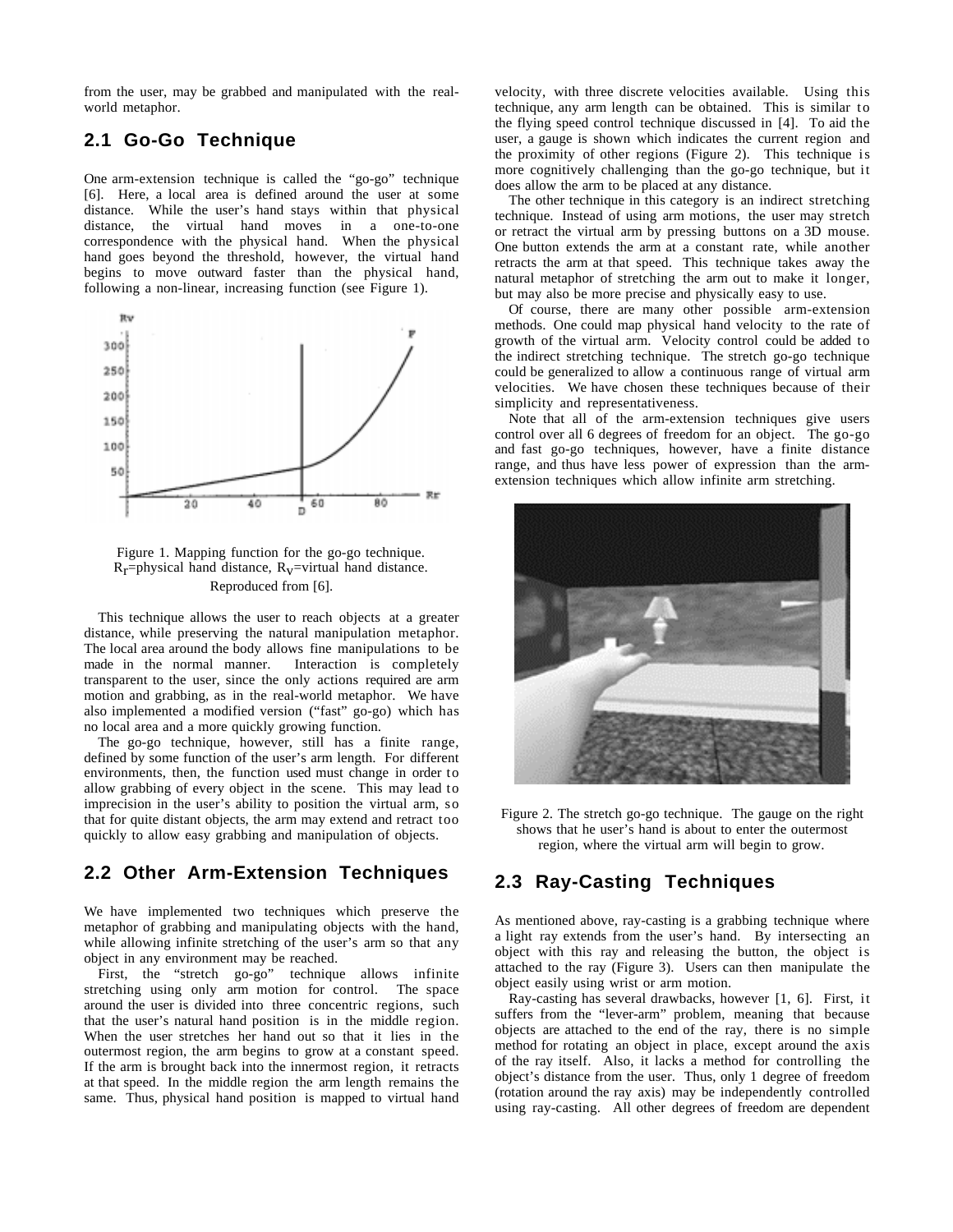on one or more of the others. For example, if the user wishes to move an object vertically (by tilting his wrist upwards), he must also rotate it and translate it in another direction.

In order to allow translation toward and away from the user, we enhanced the ray-casting technique with a "fishing reel" metaphor. After selecting an object via ray-casting, users can reel objects closer or farther away using two mouse buttons, as in the indirect stretch technique described above. Ray-casting with reeling, then, lets users control one additional independent degree of freedom.



Figure 3. Grabbing an object via ray-casting

### **3 USER STUDY**

An informal usability study was performed using the six techniques described above: go-go, fast go-go, stretch go-go, indirect stretching, ray-casting, and ray-casting with reeling. Users were presented with a simple interior environment containing several pieces of furniture and a virtual human that could all be moved and placed within the room.

#### **3.1 Method**

Eleven student volunteers, 2 female and 9 male, participated in the study. A Virtual Research VR4 head-mounted display (HMD) was used, along with Polhemus Fastrak trackers on the head and hand, and a 3-button 3D mouse. The VE was built using the Simple Virtual Environment (SVE) toolkit [3], and was rendered on a Silicon Graphics Crimson with RealityEngine graphics.

Subjects spent as much time as they liked with each of the six techniques, moving and rotating objects within the VE. They were encouraged to make comments out loud, and were asked questions about the relative strengths and weaknesses of each of the techniques.

Although we did not collect quantitative data, the users' comments and difficulties were sufficient to illuminate the properties of the techniques we tested. Further studies with well-defined user tasks and quantitative measures will be performed to support these results.

#### **3.2 Results and discussion**

There was no clear favorite among the techniques we tested. The most popular were the go-go technique and the indirect stretching technique, but subjects also noted difficulties with these methods. Table 1 presents a summary of some of our key findings. We have generalized these results into three principles that contribute to the usability of a grabbing and manipulation technique.

First, naturalness is not always a necessary component of an effective technique. Users almost unanimously found go-go to be the most natural technique, but many evaluators preferred other techniques. Indirect stretching was more effective for several subjects because it offered more precise control of the hand location, and less physical work on the part of the user. Several users also liked ray-casting with reeling because of the lack of physical effort required: they could support their arm and simply point with their wrists and press mouse buttons.

Second, physical aspects of users were important in their evaluation of the techniques. For example, those users with shorter arms were less likely to prefer the go-go technique because their reach was more limited. Also, all of the armextension techniques depend on the specification of a point at the center of the user's torso. The virtual hand in these techniques is kept on a line defined by this torso point and the location of the physical hand. Although we defined this point relative to the user's head position, the height of the user made a difference. If the torso point is not approximated well, the hand will appear lower or higher than it should be, and grabbing and manipulation will be more difficult. In short, techniques that are dependent on the user will require user modeling in order to be most effective.

Our most important finding, however, was that grabbing and manipulation must be considered separately for overall usability. Although only two of our users preferred a raycasting technique overall, almost every user commented that it was easier to grab an object using ray-casting than with any of the arm-extension techniques. It requires no arm stretching and less precision on the part of the user: one simply points the ray and releases the button. With the arm-extension techniques, one must place the hand within the object, which can be quite difficult at a great distance or when a small physical motion maps to a large translation of the virtual hand.

On the other hand, no users preferred ray-casting techniques for object manipulation. As discussed earlier, arbitrary rotations of an object are practically impossible using these techniques. With an arm-extension technique, objects can be rotated in their own coordinate system, and their position can be controlled easily as well. None of the current techniques, then, were universally acclaimed, because none of them were easy to use and efficient throughout the entire interaction: grabbing, manipulating, and releasing the object.

| Technique     | Characteristic            | subjs. |
|---------------|---------------------------|--------|
| $Go$ -go      | finite range              |        |
| $Go$ -go      | imprecise grabbing        |        |
| Ray-casting   | difficult rotations       | 11     |
| Ray-casting   | can't move objects in/out | 11     |
| Ray-Casting   | ease of grabbing          | 10     |
| Arm-Extension | ease of manipulation      |        |

Table 1. Number of subjects who commented on selected characteristics of the techniques studied

### **4 HYBRID TECHNIQUES FOR INCREASED USABILITY**